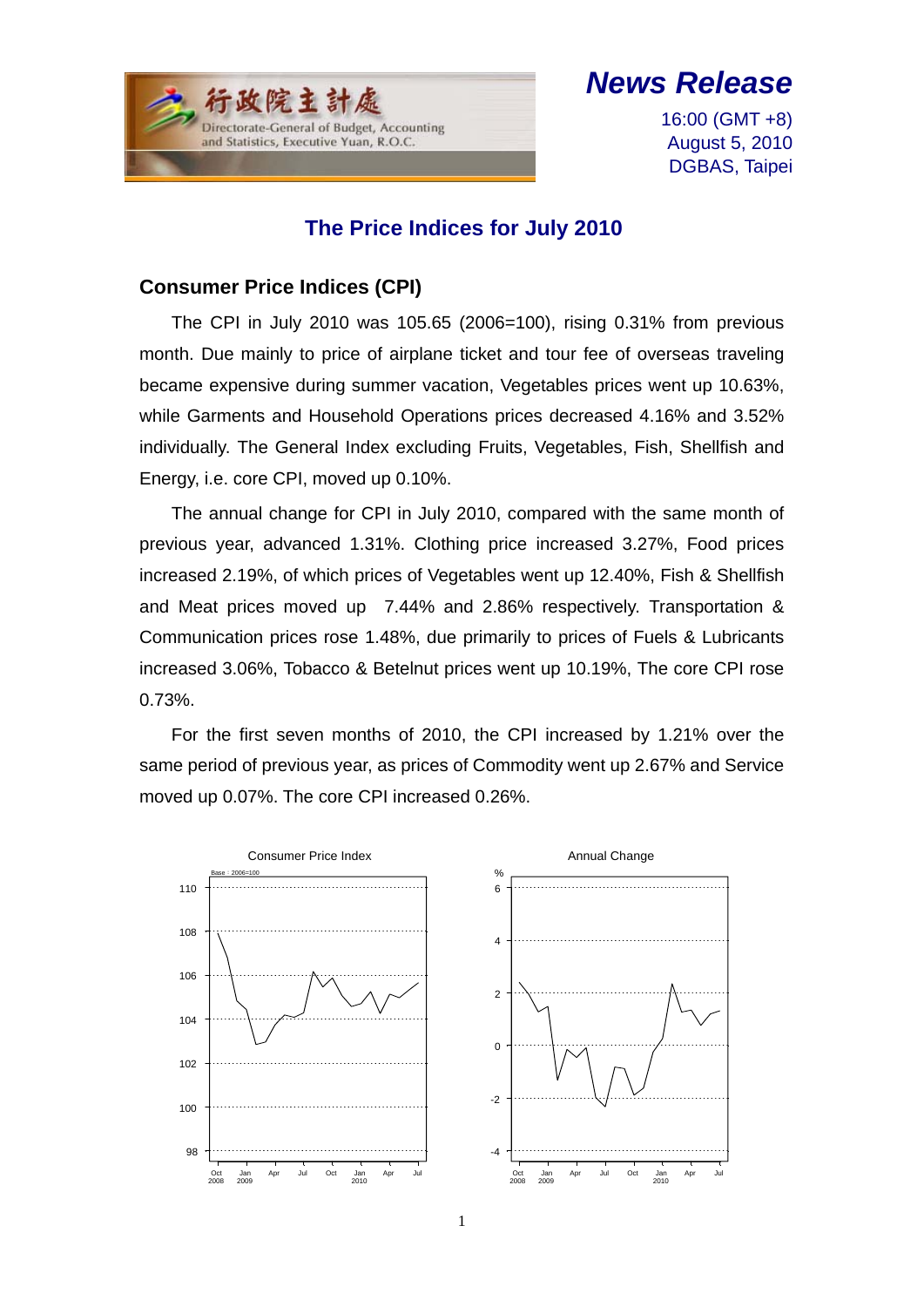#### **CPI-Living Necessaries**

The CPI-Living Necessaries is compiled basing on 424 CPI items. It includes three kinds of CPI-Living Necessaries: Category A includes prices of Food, Water, Electricity & Gas Supply of Housing and Fuels & Lubricants of Transportation (190 items and 33.0% weights of CPI). Category B covers Category A and Education & Entertainment prices (244 items and 50.2% weights of CPI). Category C is the daily necessities, such as Food, Clothing, Water, Electricity & Gas, Fuels & Lubricants, Medical Care Services, and some items fall under segments of Communication and Personal Care Services (239 items and 42.7% weights of CPI).

The CPI-Living Necessaries in July 2010, compared with the previous month: Index of Category A was 111.88 (2006=100), went up 0.67%, Category B was 108.45, increased 1.02% and Category C was 109.15, moved up 0.25%.

#### **Wholesale Price Indices (WPI)**

The WPI in July 2010 was 107.82 (2006=100), decreasing 0.36% from previous month, due mainly to prices of Chemical Material, Crude Petroleum & Natural Gas and Basic Metal went down 2.47%, 2.23% and 1.21% respectively. Domestic Sales Excluding Imports and Exports prices declined 0.73% and 0.56% separately, while Imports prices moved up 0.16%.

The annual change of WPI in July 2010, comparing with the same month of 2009, increasing 5.34%, due mainly to price of imported Iron ores became very expensive which causing Other Mineral Products price increased 36.71%, in addition, prices of Basic Metal and Chemical Material moved up 20.74% and 13.35% individually. Domestic Sales Excluding Imports prices rose 6.18%; Imports and Exports prices went up 6.28% and 3.58% separately.

For the first seven months of 2010, the WPI increased 7.22% compared with the same period of previous year, of which the Import and Export Price Index went up 9.03% and 3.37% individually.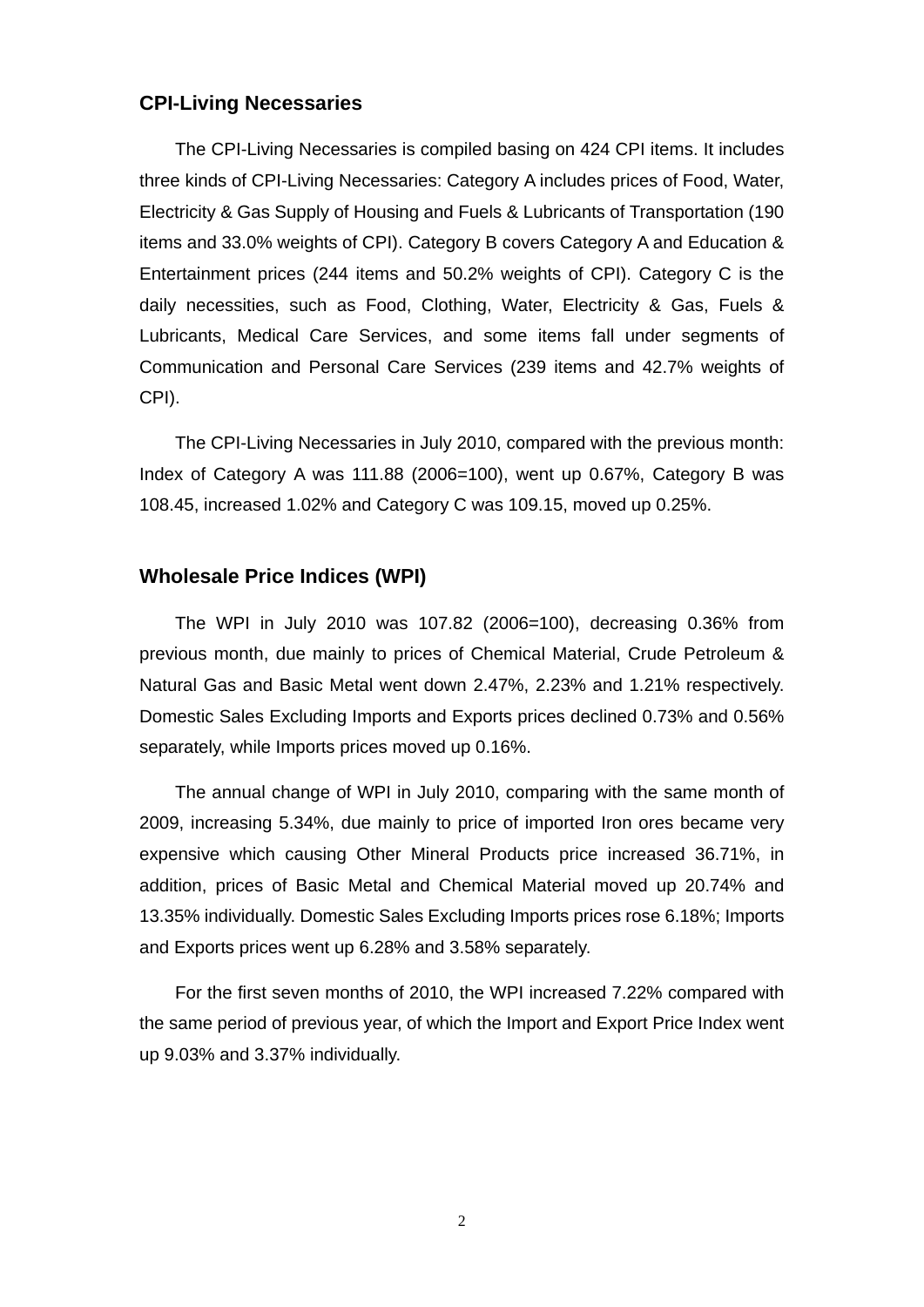

#### **Statistical Tables**

Table1 The Changes of Consumer Price Indices Table2 The Changes of Wholesale Price Indices Table3 The Changes of Import Price Indices Table4 The Changes of Export Price Indices

#### **For Further Information:**

*Statistics Database:* http://eng.stat.gov.tw/ *DGBAS* news releases on the Internet: http://eng.dgbas.gov.tw/ *Tel:* +886-2-23803449; *Fax:* +886-2-23803465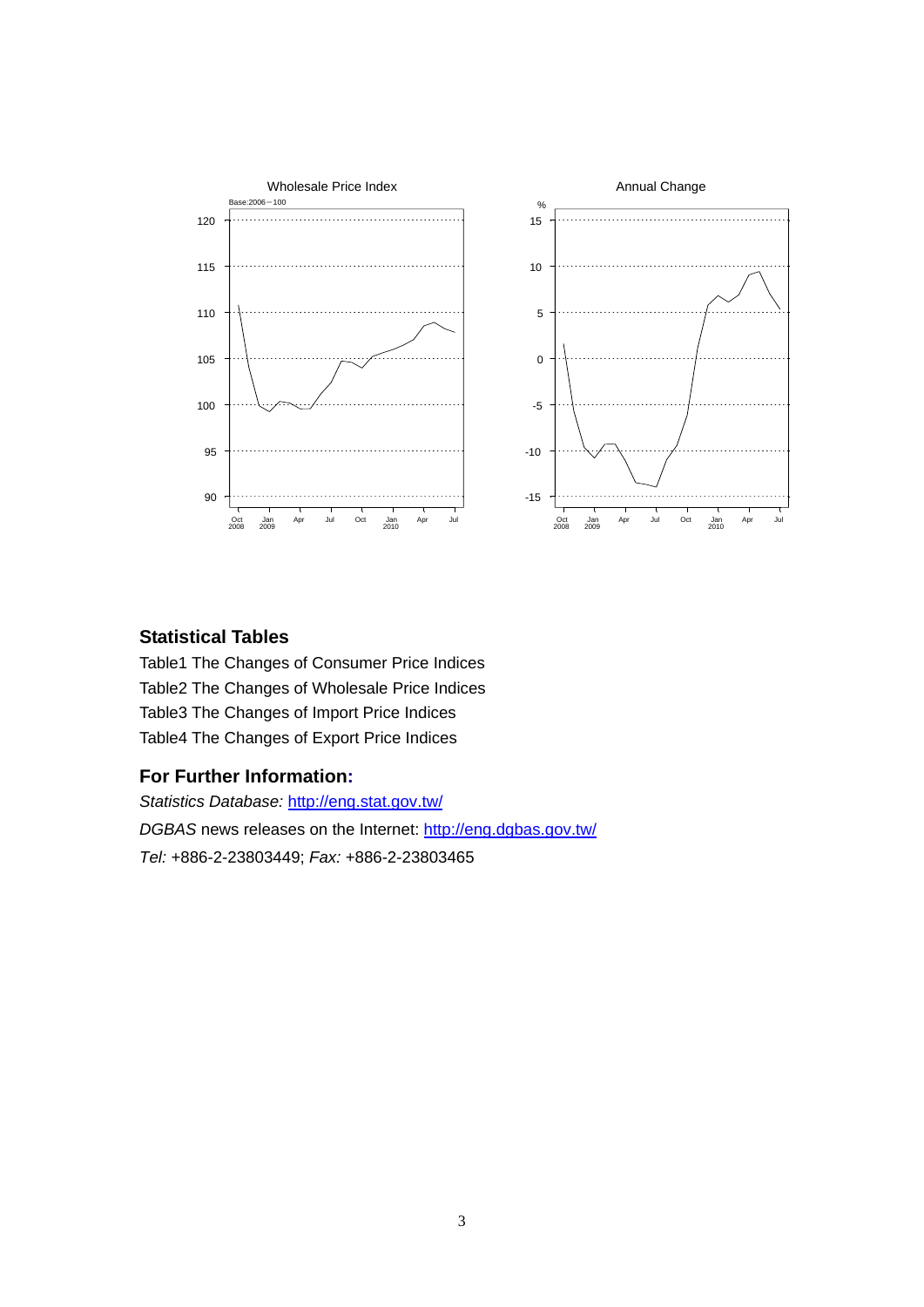### Table 1 The Changes of Consumer Price Indices

July 2010

|                                             | Weight   | Index of         | Compared | Compared    | The First Seven  |
|---------------------------------------------|----------|------------------|----------|-------------|------------------|
|                                             | $(\%0)$  | <b>July 2010</b> | with     | with the    | Months of 2010   |
|                                             |          | $(2006=100)$     | Previous | Same        | Compared with    |
| Groups                                      |          |                  | Month    | Month of    | the Same Period  |
|                                             |          |                  | (% )     | Previous    | of Previous Year |
|                                             |          |                  |          | Year $(\%)$ | $(\% )$          |
|                                             |          |                  |          |             |                  |
| General Index                               | 1,000.00 | 105.65           | 0.31     | 1.31        | 1.21             |
| <b>Basic Group</b>                          |          |                  |          |             |                  |
| 1. Food                                     | 260.82   | 111.70           | 0.84     | 2.19        | 1.01             |
| Meat                                        | 23.08    | 119.50           | $-0.67$  | 2.86        | 1.77             |
| Fish & Shellfish                            | 16.71    | 134.77           | 0.88     | 7.44        | 6.67             |
| Vegetables                                  | 24.81    | 107.62           | 10.63    | 12.40       | 6.22             |
| Fruits                                      | 27.59    | 90.18            | $-0.62$  | 2.05        | 2.22             |
| 2. Clothing                                 | 41.72    | 105.76           | $-2.92$  | 3.27        | 2.70             |
| Garments                                    | 26.97    | 102.56           | $-4.16$  | 3.12        | 2.58             |
| 3. Housing                                  | 279.47   | 103.08           | $-0.16$  | 0.40        | 0.39             |
| <b>Residential Rent</b>                     | 185.40   | 100.58           | 0.02     | 0.03        | $-0.08$          |
| Household Operations                        | 14.53    | 96.03            | $-3.52$  | 0.24        | 0.59             |
| Water, Electricity & Gas Supply             | 36.87    | 116.09           | 0.23     | 2.58        | 3.65             |
| 4. Transportation & Communication           | 140.42   | 101.98           | $-0.14$  | 1.48        | 4.20             |
| Fuels & Lubricants                          | 32.55    | 109.64           | $-0.20$  | 3.06        | 17.40            |
| Transportation & Communication Services     | 80.30    | 100.54           | $-0.14$  | 0.05        | $-0.47$          |
| and Vehicle Parts                           |          |                  |          |             |                  |
| 5. Medicines & Medical Care                 | 47.41    | 107.14           | $-0.15$  | $-0.14$     | 0.51             |
| Medical Care Services                       | 33.02    | 103.12           | $-0.03$  | $-0.03$     | 0.98             |
| Medicines & Health Food                     | 10.62    | 122.72           | $-0.31$  | $-0.04$     | $-0.28$          |
| 6. Education & Entertainment                | 171.48   | 101.18           | 1.79     | 0.55        | $-0.72$          |
| <b>Educational Expense</b>                  | 111.25   | 98.16            | $-0.05$  | $-1.21$     | $-1.45$          |
| Entertainment Expense                       | 60.22    | 106.67           | 5.06     | 3.65        | 0.58             |
| 7. Miscellaneous                            | 58.68    | 110.34           | $-0.11$  | 3.12        | 4.19             |
| Tobacco & Betelnut                          | 14.65    | 129.57           | $-0.75$  | 10.19       | 17.71            |
| <b>Personal Care Services</b>               | 14.78    | 99.41            | $-0.24$  | $-0.61$     | $-0.72$          |
| Commodity and Service Groups                |          |                  |          |             |                  |
| 1. Commodity                                | 437.11   | 108.04           | 0.15     | 2.22        | 2.67             |
| (Excluding Food)                            | 264.95   | 105.34           | $-0.59$  | 1.56        | 3.33             |
| Non-durable Consumer Goods                  | 299.12   | 112.65           | 0.65     | 3.12        | 3.94             |
| (Excluding Food)                            | 126.96   | 113.50           | $-0.10$  | 3.01        | 7.04             |
| Semi-durable Consumer Goods                 | 62.85    | 103.03           | $-1.96$  | 1.24        | 0.91             |
| <b>Durable Consumer Goods</b>               | 75.14    | 92.36            | $-0.28$  | $-1.08$     | $-1.55$          |
| 2. Service                                  | 562.89   | 103.56           | 0.46     | 0.59        | 0.07             |
| Food                                        | 88.66    | 110.99           | 0.10     | 0.25        | $-0.35$          |
| Housing                                     | 209.54   | 100.26           | $-0.24$  | 0.03        | $-0.06$          |
| Transportation & Communication              | 76.99    | 100.02           | $-0.14$  | 0.00        | $-0.48$          |
| <b>Medical Care</b>                         | 33.02    | 103.12           | $-0.03$  | $-0.03$     | 0.98             |
| Education & Entertainment                   | 129.64   | 107.23           | 2.33     | 2.33        | 0.73             |
| Miscellaneous                               | 23.83    | 99.49            | $-0.15$  | $-0.36$     | $-0.45$          |
| Special Groups                              |          |                  |          |             |                  |
| General Index Excluding Fruits & Vegetables | 947.60   | 106.03           | 0.09     | 1.03        | 1.07             |
| General Index Excluding Food                | 739.18   | 103.42           | 0.13     | 0.99        | 1.28             |
| General Index Excluding Fruits, Vegetables, |          |                  |          |             |                  |
| Fish, Shellfish & Energy                    | 866.64   | 104.91           | 0.10     | 0.73        | 0.26             |

Note : Due to late reports and corrections by respondents all data are subject to revision 3 months after original publication.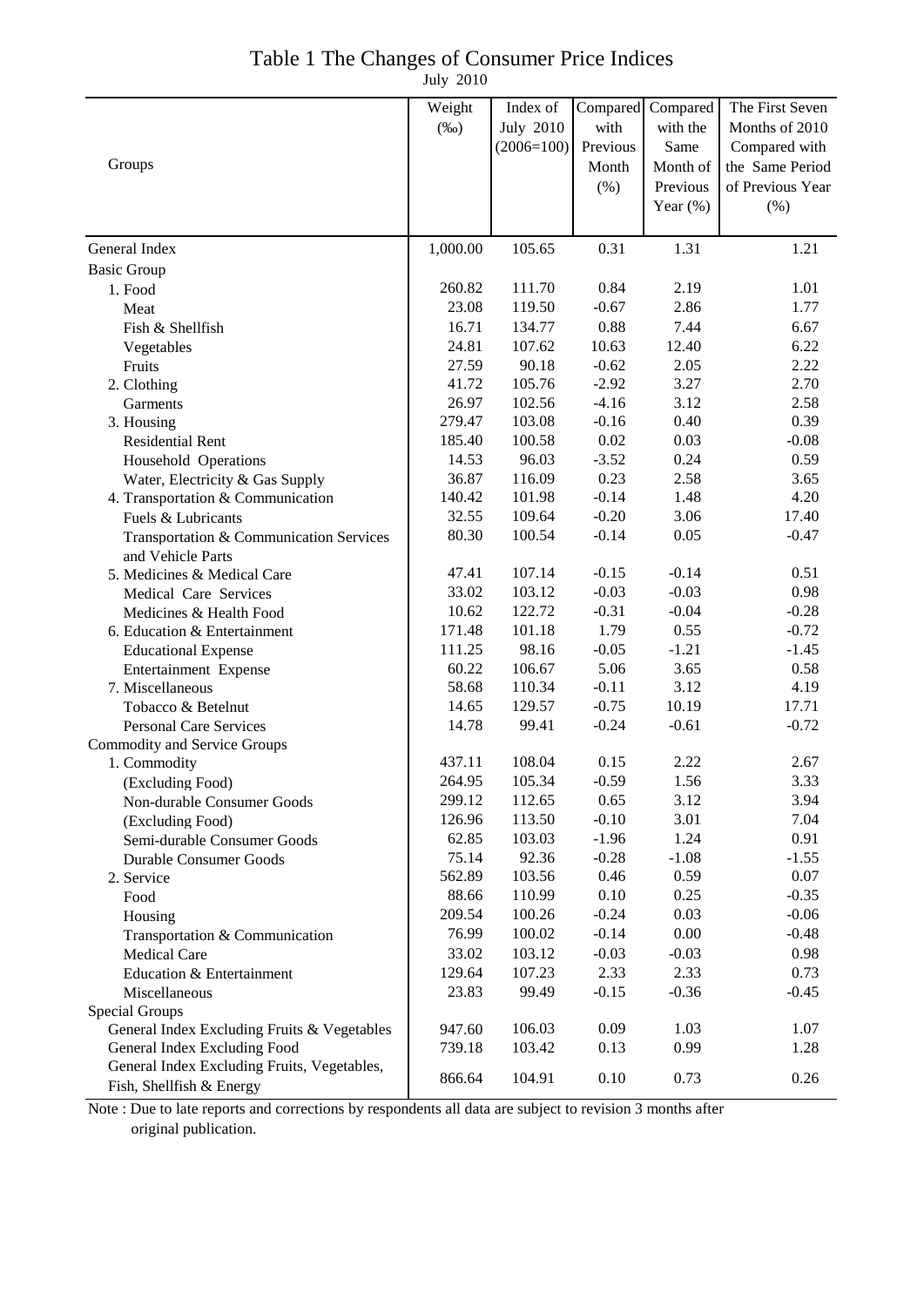## Table 2 The Changes of Wholesale Price Indices

July 2010

| Groups                                           | Weight   | Index of July | Compared | Compared    | The First Seven  |
|--------------------------------------------------|----------|---------------|----------|-------------|------------------|
|                                                  | $(\%0)$  | 2010          | with     | with the    | Months of 2010   |
|                                                  |          | $(2006=100)$  | Previous | Same        | Compared with    |
|                                                  |          |               | Month    | Month of    | the Same Period  |
|                                                  |          |               | (% )     | Previous    | of Previous Year |
|                                                  |          |               |          | Year $(\%)$ | (% )             |
| General Index                                    | 1,000.00 | 107.82        | $-0.36$  | 5.34        | 7.22             |
| <b>Domestic Sales Excluding Imports</b>          | 307.86   | 110.96        | $-0.73$  | 6.18        | 9.46             |
| Imports                                          | 327.09   | 114.74        | 0.16     | 6.28        | 9.03             |
| Exports                                          | 365.05   | 97.33         | $-0.56$  | 3.58        | 3.37             |
| <b>Basic Group</b>                               |          |               |          |             |                  |
| 1. Agriculture, Forestry, Fishing & Animal       | 27.15    | 127.28        | $-1.74$  | 7.64        |                  |
| <b>Husbandry Products</b>                        |          |               |          |             | 4.75             |
| (1) Farm Products                                | 12.87    | 116.78        | 0.77     | 11.21       | 3.46             |
| (2) Poultry & Livestock Products                 | 6.60     | 132.91        | $-0.69$  | 2.59        | 1.60             |
| (3) Forest Products                              | 0.41     | 112.26        | $-3.24$  | 20.54       | 19.29            |
| (4) Fishery Products                             | 7.27     | 139.94        | $-6.07$  | 6.39        | 8.97             |
| 2. Quarrying & Mineral Products                  | 57.59    | 133.69        | 1.56     | 15.32       | 25.01            |
| (1) Crude Petroleum & Natural Gas                | 45.78    | 118.76        | $-2.23$  | 10.20       | 38.78            |
| (2) Sand, Stone & Clay Quarrying                 | 2.56     | 103.20        | $-0.67$  | $-9.61$     | $-9.81$          |
| (3) Other Mineral Products                       | 9.25     | 218.18        | 13.34    | 36.71       | $-1.81$          |
| 3. Manufacturing Products                        | 890.99   | 104.17        | $-0.48$  | 4.60        | 6.18             |
| $(1)$ Foods                                      | 18.50    | 124.58        | 0.21     | 6.05        | 6.76             |
| (2) Beverages                                    | 5.34     | 102.54        | $-0.78$  | 0.04        | 0.47             |
| (3) Tobaccos                                     | 2.49     | 116.99        | $-0.03$  | $-0.31$     | 8.80             |
| (4) Textile Products                             | 21.67    | 115.85        | 0.17     | 8.28        | 5.19             |
| (5) Wearing Apparel & Clothing Accessories       | 4.65     | 98.57         | 0.10     | $-1.30$     | $-2.92$          |
| (6) Leather, Fur & Related Products              | 4.97     | 112.54        | $-0.12$  | 10.43       | 5.68             |
| (7) Wood & Bamboo Products                       | 2.15     | 118.82        | $-0.11$  | 12.41       | 7.26             |
| (8) Pulp, Paper, Paper Products & Printed Matter | 15.11    | 121.49        | $-0.89$  | 15.44       | 14.76            |
| (9) Petroleum & Coal Products                    | 54.63    | 115.22        | $-1.71$  | 9.41        | 28.43            |
| (10)Chemical Material                            | 91.92    | 111.14        | $-2.47$  | 13.35       | 28.91            |
| (11) Chemical Products & Medical Goods           | 28.00    | 109.81        | 0.49     | 0.77        | $-1.98$          |
| (12) Rubber & Plastic Products                   | 22.42    | 113.82        | 0.21     | 2.46        | 0.82             |
| (13) Non-metallic Mineral Products               | 13.93    | 107.36        | 0.25     | $-3.95$     | $-6.91$          |
| $(14)$ Basic Metal                               | 84.77    | 117.27        | $-1.21$  | 20.74       | 26.04            |
| (15) Fabricated Metal Products                   | 42.26    | 114.07        | $-0.45$  | 8.66        | 5.37             |
| (16) Electronic Parts & Components               | 261.17   | 81.50         | $-0.27$  | $-2.35$     | $-3.37$          |
| (17) Computer, Electronic & Optical Products     | 64.22    | 81.96         | $-0.15$  | $-4.89$     | $-7.68$          |
| (18) Electrical Equipment                        | 34.70    | 106.66        | $-0.50$  | 3.94        | 7.02             |
| $(19)$ Machinery & Equipment                     | 67.61    | 112.38        | 1.38     | 1.25        | $-2.41$          |
| (20) Transport Equipment & Parts                 | 34.78    | 108.79        | 1.12     | 0.67        | $-0.94$          |
| $(21)$ Furniture & Fixtures                      | 5.20     | 109.13        | $-0.25$  | 1.37        | $-2.85$          |
| (22) Miscellaneous Products                      | 10.51    | 108.49        | 0.09     | 2.24        | $-1.10$          |
| 4. Water Supply, Electricity & Gas               | 24.28    | 131.81        | $-0.35$  | 1.94        | 3.36             |
| By Stage of Processing                           |          |               |          |             |                  |
| 1.Raw Materials                                  | 138.48   | 129.75        | $-0.83$  | 12.22       | 24.06            |
| 2. Intermediate Materials                        | 356.29   | 110.57        | $-0.29$  | 5.44        | 7.07             |
| 3. Finished Goods                                | 140.17   | 109.26        | 0.40     | 2.17        | 0.83             |
| (1) Capital Goods                                | 53.38    | 109.77        | 1.62     | 1.25        | $-1.96$          |
| (2) Consumer Goods                               | 86.79    | 108.48        | $-0.34$  | 2.76        | 2.62             |
| Special Groups                                   |          |               |          |             |                  |
| <b>Domestic Sales</b>                            | 634.95   | 112.66        | $-0.27$  | 6.23        | 9.24             |
| <b>Domestic Products</b>                         | 672.91   | 104.35        | $-0.65$  | 4.84        | 6.28             |
| Non-Heavy Chemical Industrial Products           | 166.01   | 112.60        | 0.05     | 4.71        | 2.92             |
| Heavy Chemical Industrial Products               | 724.98   | 102.28        | $-0.61$  | 4.57        | 7.06             |

Note:Due to late reports and corrections by respondents all data are subject to revision 3 months after original publication.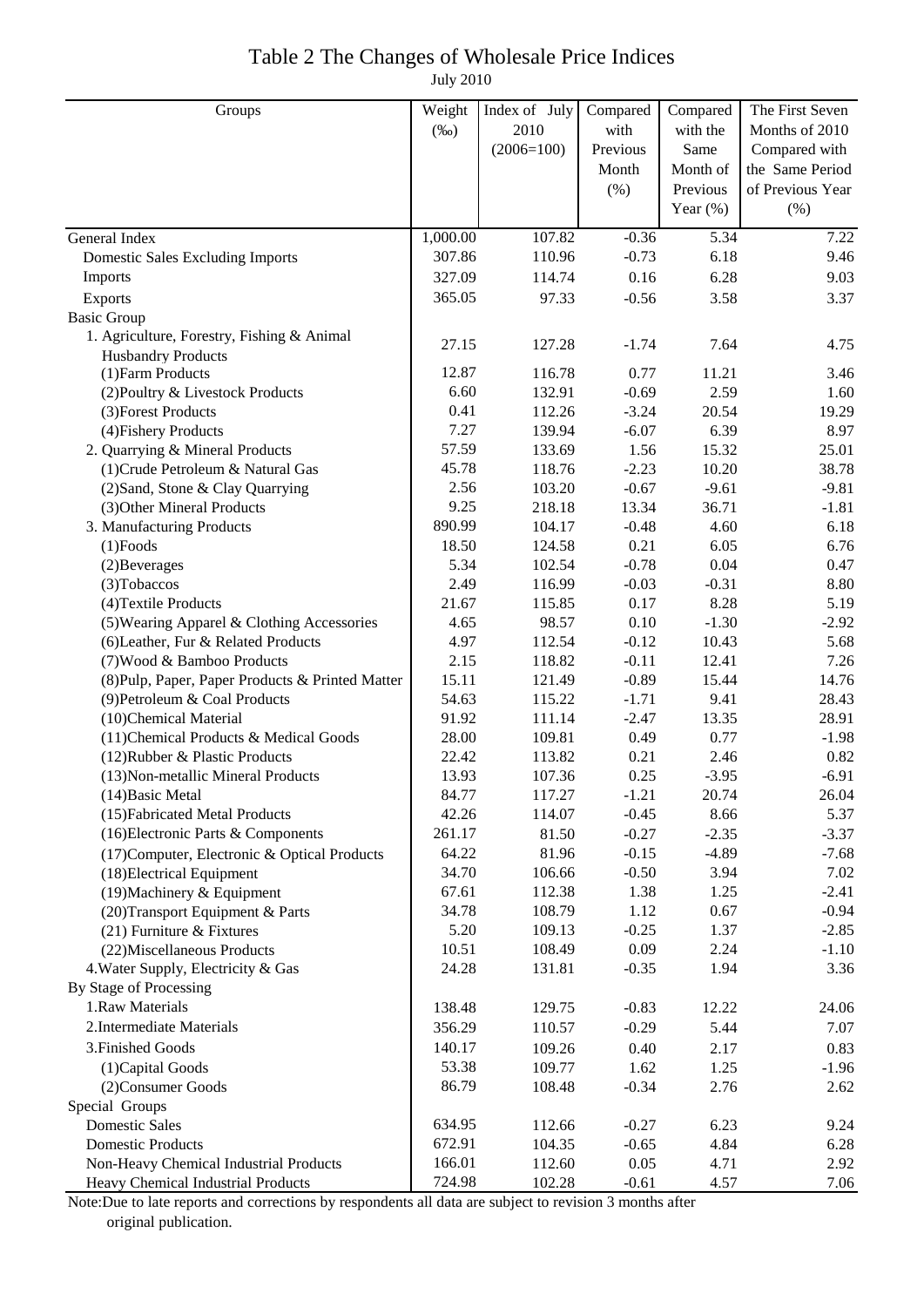# Table 3 The Changes of Import Price Indices

July 2010

|                                                       | Weight<br>$(\%0)$ | Index of<br><b>July 2010</b><br>$(2006=100)$ | Compared<br>with<br>Previous | Compared<br>with the<br>Same        | The First<br>Seven<br>Months of                                           |
|-------------------------------------------------------|-------------------|----------------------------------------------|------------------------------|-------------------------------------|---------------------------------------------------------------------------|
| Groups                                                |                   |                                              | Month<br>(% )                | Month of<br>Previous<br>Year $(\%)$ | 2010<br>Compared<br>with the<br>Same Period<br>of Previous<br>Year $(\%)$ |
| Basic Group (on N.T.D. Basis)                         |                   |                                              |                              |                                     |                                                                           |
| General Index                                         | 1,000.00          | 114.74                                       | 0.16                         | 6.28                                | 9.03                                                                      |
| 1. Animal, Vegetable Products & Prepared<br>Foods     | 34.64             | 133.71                                       | $-0.74$                      | 6.88                                | 10.06                                                                     |
| 2. Mineral Products & Nonmetallic Mineral<br>Products | 208.51            | 134.14                                       | 1.12                         | 14.37                               | 25.46                                                                     |
| 3. Textiles & Textile Articles                        | 13.85             | 119.08                                       | 0.82                         | 10.66                               | 5.38                                                                      |
| 4. Wood, Paper, Pulp & Articles Thereof               | 17.93             | 123.73                                       | $-0.47$                      | 21.02                               | 14.54                                                                     |
| 5.Chemicals, Plastics, Rubber & Articles<br>Thereof   | 147.68            | 113.33                                       | $-1.01$                      | 7.37                                | 11.01                                                                     |
| 6. Primary Metals & Articles Thereof                  | 118.38            | 114.01                                       | $-2.45$                      | 17.75                               | 27.58                                                                     |
| 7. Machinery, Optical & Precision Instruments         | 166.28            | 114.46                                       | 2.20                         | 1.74                                | $-1.86$                                                                   |
| 8. Electronic Machinery                               | 258.41            | 86.21                                        | $-0.29$                      | $-5.94$                             | $-6.29$                                                                   |
| 9. Transportation Equipment & Parts                   | 21.11             | 123.31                                       | 2.66                         | 3.78                                | 1.22                                                                      |
| 10. Miscellaneous Products                            | 13.21             | 120.43                                       | 0.08                         | 8.93                                | 5.09                                                                      |
| Basic Group (on U.S.D. Basis)                         |                   |                                              |                              |                                     |                                                                           |
| General Index                                         | 1,000.00          | 116.20                                       | 0.44                         | 8.85                                | 14.14                                                                     |
| 1. Animal, Vegetable Products & Prepared<br>Foods     | 34.64             | 135.43                                       | $-0.46$                      | 9.46                                | 15.24                                                                     |
| 2. Mineral Products & Nonmetallic Mineral<br>Products | 208.51            | 135.80                                       | 1.40                         | 17.14                               | 31.23                                                                     |
| 3. Textiles & Textile Articles                        | 13.85             | 120.58                                       | 1.10                         | 13.35                               | 10.36                                                                     |
| 4. Wood, Paper, Pulp & Articles Thereof               | 17.93             | 125.31                                       | $-0.19$                      | 23.95                               | 19.96                                                                     |
| 5.Chemicals, Plastics, Rubber & Articles<br>Thereof   | 147.68            | 114.79                                       | $-0.74$                      | 9.97                                | 16.21                                                                     |
| 6. Primary Metals & Articles Thereof                  | 118.38            | 115.54                                       | $-2.18$                      | 20.59                               | 33.59                                                                     |
| 7. Machinery, Optical & Precision Instruments         | 166.28            | 115.89                                       | 2.48                         | 4.21                                | 2.78                                                                      |
| 8. Electronic Machinery                               | 258.41            | 87.30                                        | $-0.01$                      | $-3.66$                             | $-1.89$                                                                   |
| 9. Transportation Equipment & Parts                   | 21.11             | 124.85                                       | 2.94                         | 6.29                                | 5.99                                                                      |
| 10. Miscellaneous Products                            | 13.21             | 121.94                                       | 0.36                         | 11.56                               | 10.05                                                                     |

Note: Due to late reports and corrections by respondents all data are subject to revision 3 months after original publication.